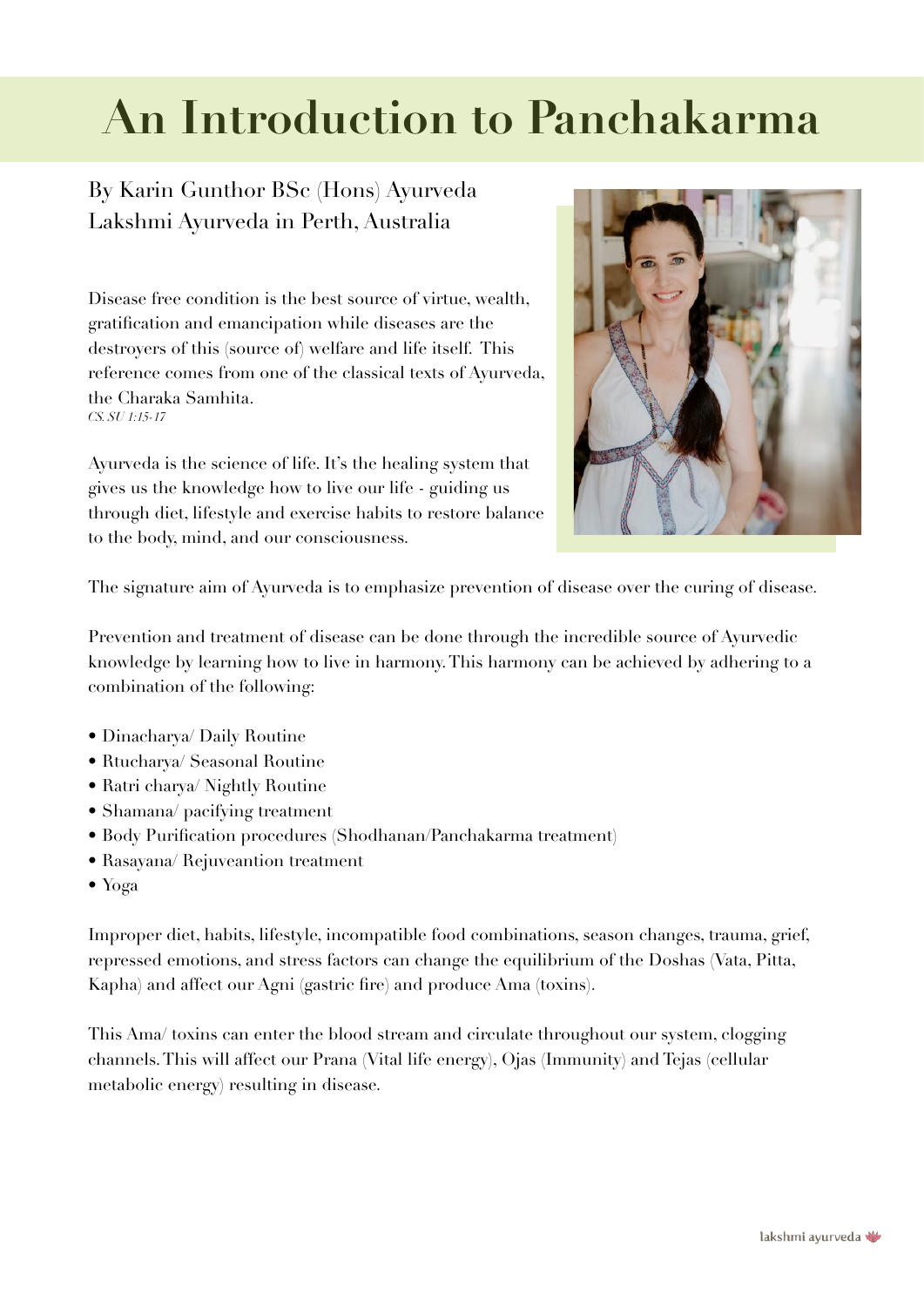# **Introduction to Panchakarma**

Panchakarma is truly the Soul of Ayurveda and a Panchakarma programme will help to get in touch with your soul. Panchakarma is a Sanskrit term that translates as the five (pancha) actions (karma) necessary to cleanse the body of accumulated waste material.

## **Benefits of Panchakarma**

Cleansing of the digestive tract, increases energy and vitality, increased happiness, improved digestion and assimilation, improved fertility, strengthened the endocrine system, assists in balancing the mind, strengthens the immune system, reduces stress and anxiety, promotes a healthy sleep, detoxifies the liver and blood, healthy weight loss, improved complexion and skin tone.

# **Steps to Panchakarma**

# **Deepana/Pachana**

First with Deepana/ Pachana herbs and diet to digest the ama and make the agni function well.

The herbs and diet advise will be given to you in your Pre-panchakarma consultation at the clinic. Herbs such as Ginger, Black Pepper, Long pepper are used.

This process is usually 3-7 days.

## **Snehana/Oleation**

Snehana/ Oleation of the body (internal/abhyantar through the intake of medicated ghee and external/bahya through the full body oil Abhyanga massage) is completed.

Snehanam sneha vishyanda mardav kledakarkam *Ch. Su.22.*  The Sneha/ oil acts as liquefaction, softening, moistening of the toxins.

# **Swedana**

Swedana , the sudation therapy, is used after Snehanan to open the dhatus and srotas and it will liquefy the toxins and increases the movement of the toxins into the gastrointestinal tract.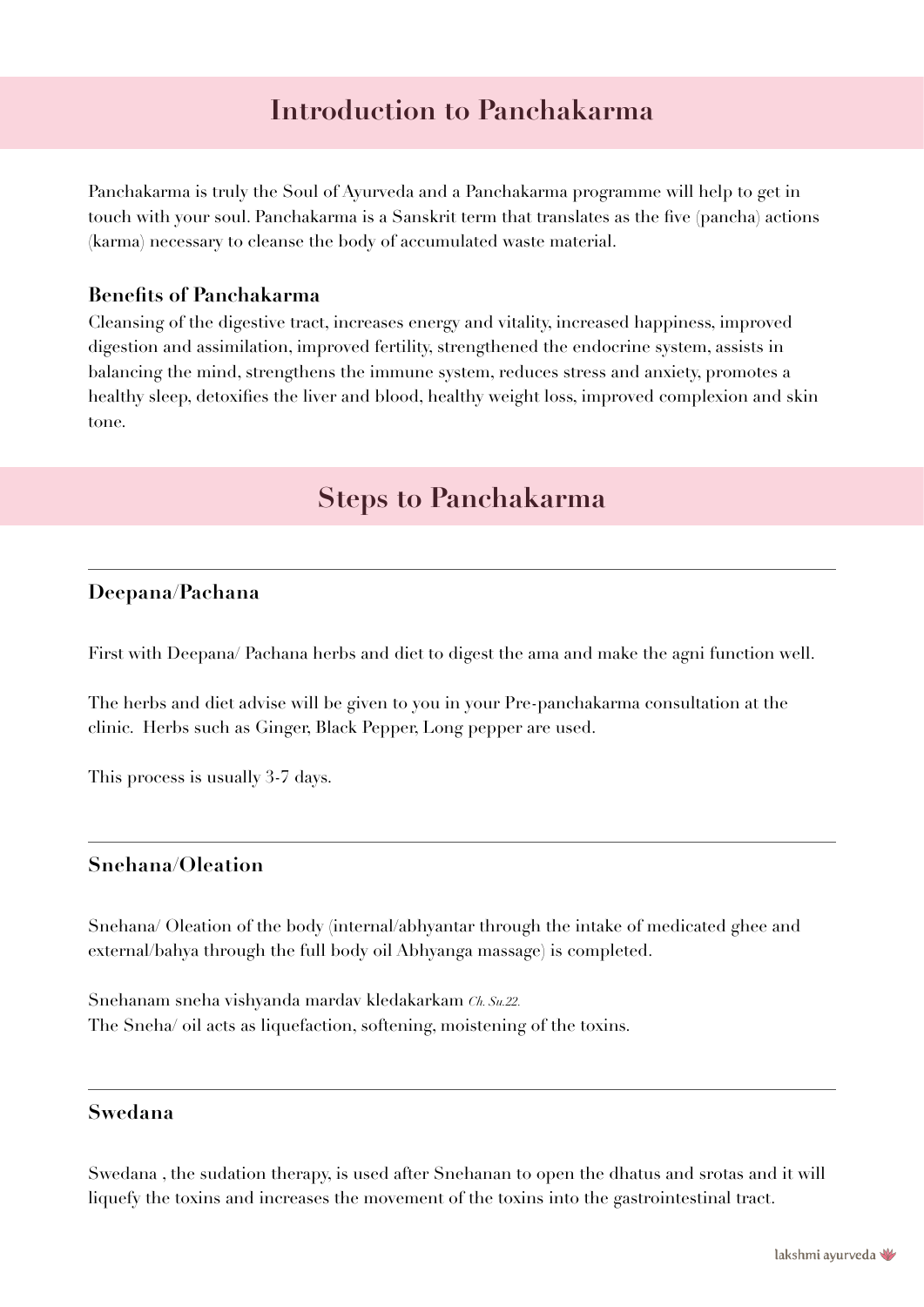## **Vamana**

#### This is the best treatment for aggravated Kapha Dosha.

Vamana is a process which eliminates doshas (malas) through induced vomiting. When there is congestion in the lungs causing repeated flare up of bronchitis, colds, cough, Asthma.

Therapeutic vomiting is also indicated in chronic Asthma, diabetes. Chronic cold, lymphatic congestion, chronic indigestion, certain skin disease, and oedema as well as other Kaphaja vyadhi/ Kapha ailments.

## **Virechana**

This is the best treatment for aggravated Pitta dosha.

When excess Pitta is accumulated in the gall bladder, liver, and small intestine it tends to result in rashes, skin inflammation, acne, increased body heat…

A herbal laxative is administered in the early morning to expel the Malas/ toxins through the downward tracts. After administration of the virechana herb a series of loose bowel movements follow.

After a successful virechana the digestion improves, appetite increases, abdominal bloating and heaviness disappear and the mind feels calm and clear. It deeply cleanses the blood, liver and bile.

## **Basti / Enema therapy**

#### Basti treatment is the main treatment for increased doshas, predominantly Vata.

There are 2 types of basti, one is Niruha basti (eliminating basti) and one is called Anuvasana basti (oil based enema). The 2 bastis are done in alteration to reach deeper, affecting all of the body tissues (dhatus).

It is best if the Basti can be practiced over 8 days, this is called Yoga basti.

Many Vata disease such as arthritis, rheumatism, muscle spasm, sciatica, backache, joint pains, headaches, constipation, gynaecological disorders, infertility .... are treated with this treatment.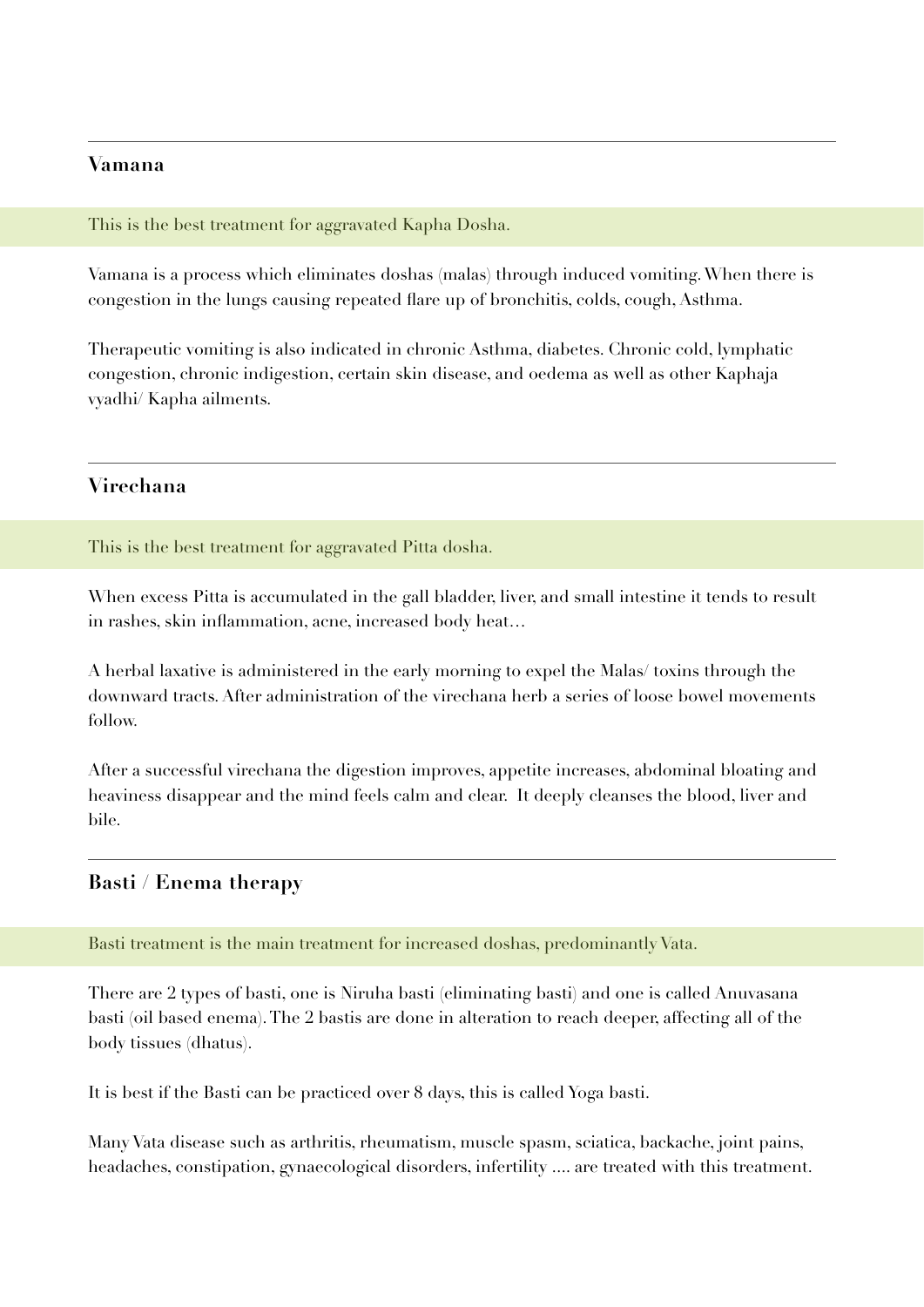Just as a tree irrigated with water at the root produces blue leaves, become beautiful with tender leaves, and during the course of time grows to produce flowers and fruits, similarly a person becomes young and beautiful by the administration of Anuvasana. *Charaka Si 1:29*

lakshmi avurveda

Enema though situated in the large intestine draws out impurity from head to the feet by its power just as the sun takes away sap of the earth even staying in the sky. *Sushruta Chi 35:27*

# **Nasya**

Nasya has a therapeutic effect on all dosha and subdoshas as it pacifies Prana Vayu immediately.

Nasya is also called Shirovirechana – shiro (head) + Virechana (purgation).

This is the procedure by which Medicines are introduced via the nasal passages. The medicines used for this treatment include oil (most common), powders, paste, swarasa, decoctions and smoke.

Prana, life force energy enters the body through the breath taken in through the nose. Prana is in the brain and maintains sensory and motor functions. Prana also governs mental activities, memory, concentration and intellectual activities.

Benefits include disease prevention of the ear, nose, throat and head. Treatment for hair loss, premature greying and skin conditions. Strengthening the sense organs. Gynaecological disorders, the common cold, migraines, headaches, facial paralysis, and allergies.

# 3 types of Nasya

- Virechana (purgative): drains out the doshas in the nasal passage and the throat and relieves the head of its heaviness. Ideal for headaches related to Kapha dosha, dullness, sinus congestion and nasal polyps.
- Brimhana (nourishing): effective in Vata and Pitta conditions. Migraines, dryness of the mouth and nose, speech impediments, eye disease, tinnitus, insomnia, cervical spondylitis, paralysis, dementia, macular degeneration, trigeminal neuralgia, tension headaches.
- Shamana (palliative): useful in premature greying of the hair, chronic eye disease, skin patches, hyper pigmentation, alopecia and hair loss.

Duration of the treatment: 7-14 days

After the completion of the treatment it is advised to gargle and follow with the inhalation of medicinal smoke (Dhumapana).